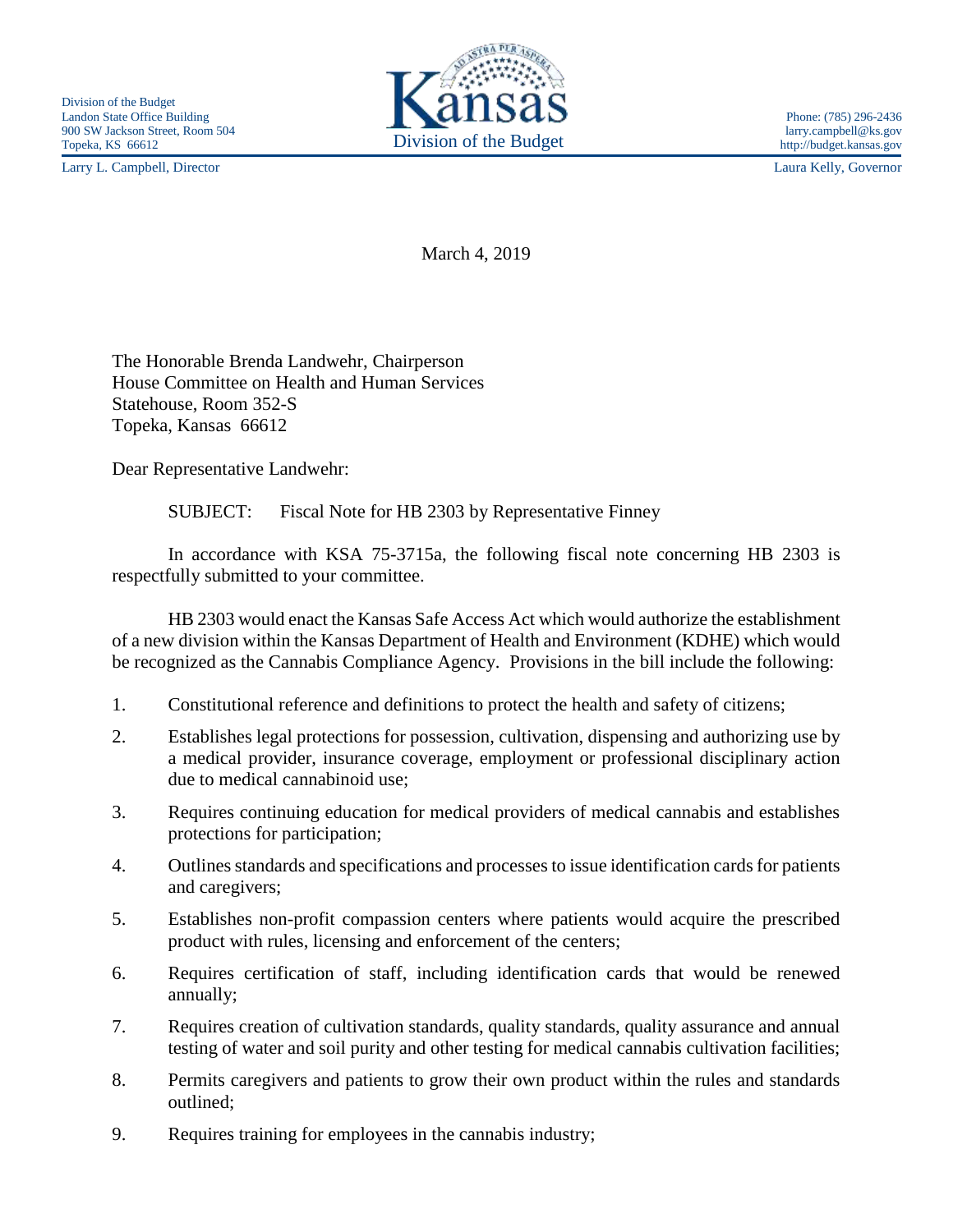- 10. Outlines public policy to include, considerations for impaired driving prevention, public use of cannabis and owner's rights;
- 11. Establishes the Cannabis Resource Commission which would oversee guiding policy for patients, medical providers and the public. The Commission would consist of five volunteer members to be appointed by the Governor;
- 12. Establishes the Cannabis Tax Fund and revenue policies and provides a tax and fee schedule;
- 13. Establishes the standards and provisions for packaging and labeling of medical cannabis products, edible products and concentrates; and
- 14. Establishes guidelines for independent testing and certification testing facility programs for medical cannabis and medical cannabis products.

The Kansas Insurance Department indicates HB 2303 would have no fiscal effect on expenditures for the agency. The bill would require cultivation caregivers to obtain and carry liability and crop insurance coverage. This would increase the premium tax collected from insurance companies. The agency retains 1.0 percent of premium taxes collected, while the remainder is deposited into the State General Fund. If premium taxes increase, State General Fund revenues would increase, but the precise fiscal effect is unknown.

The Board of Nursing indicates HB 2303 would require the Board to revise and publish some regulations that could cost up to \$1,000. The Board of Pharmacy indicates there could be confusion in pharmacies, cannabis facilities and among consumers which could cause and influx of practice and compliance inquiries for pharmacy inspectors, but a precise fiscal effect cannot be determined.

The Kansas Sentencing Commission and the Department of Corrections (DOC) indicate that HB 2303 would have no fiscal effect on correctional institutions. The bill would enact only misdemeanor penalties, which are not served in state prisons. The Kansas Bureau of Investigation and the Office of Judicial Administration state there is a potential for an increase in Driving Under the Influence samples and diverted marijuana products being submitted to the laboratory for analysis. The bill would decriminalize actions that could be charged as crimes under current law, which could result in fewer criminal cases. However, it is not possible to predict the number of additional cases that would arise or how complex and time-consuming they would be. Therefore, a precise fiscal effect cannot be determined.

The Kansas Department of Health and Environment indicates HB 2303 would require planning for KDHE to establish the Division of Cannabis Compliance. The agency would plan for a three-year ramp up for the Division to include hiring of 28.00 FTE positions, including 10.00 FTE positions in FY 2020, 10.00 FTE positions in FY 2021 and 8.00 FTE positions in FY 2021. The salaries, benefits and other operating costs would be \$2.4 million for FY 2020, \$3.5 million for FY 2021 and \$3.4 million for FY 2022 from the State General Fund. KDHE indicates although the bill requires fees and taxes to be collected, the agency is unable to provide a precise fiscal effect on the revenue that would be generated.